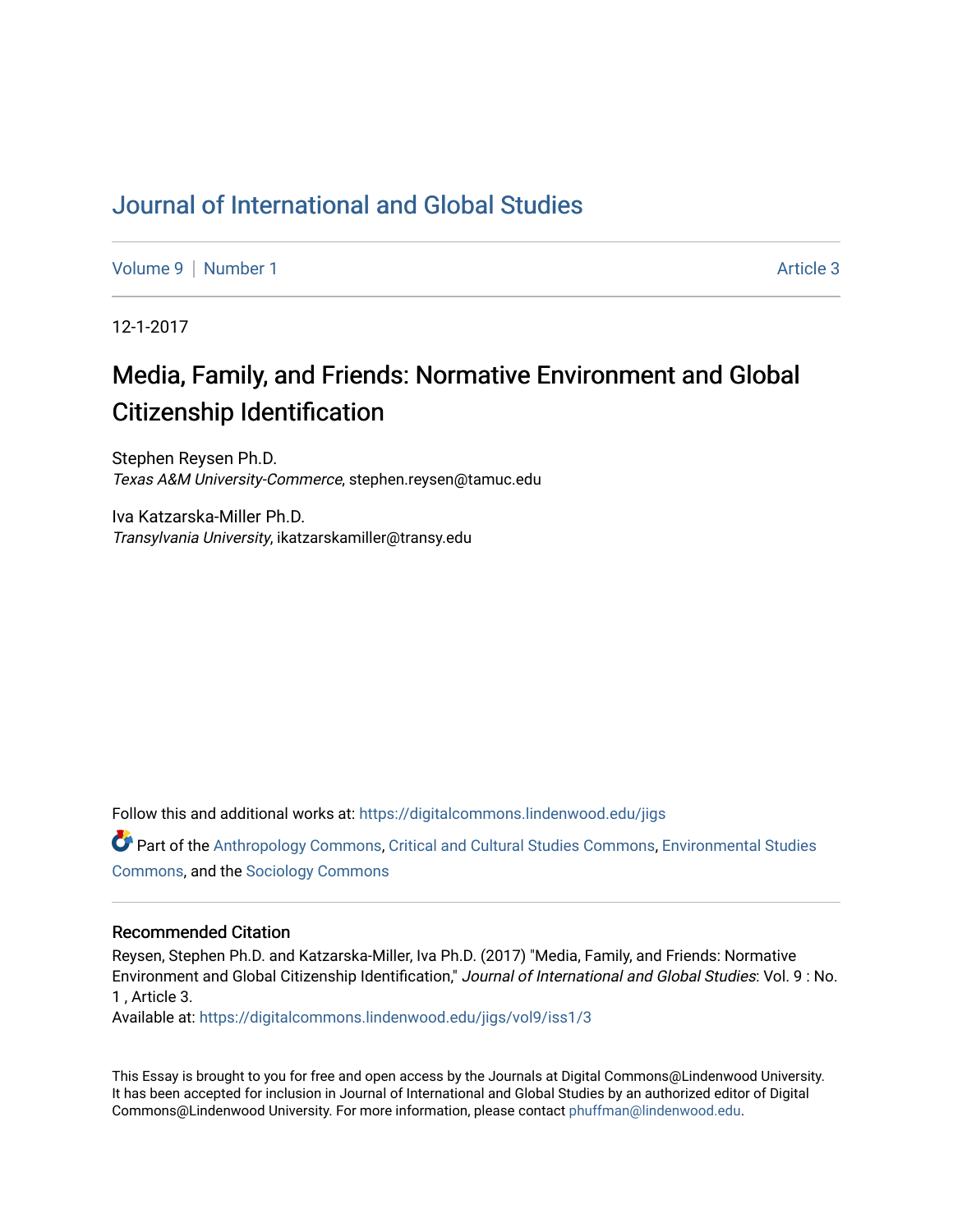#### Media, Family, and Friends: Normative Environment and Global Citizenship Identification

Stephen Reysen  $PhD<sup>1</sup>$ Texas A&M University-Commerce Stephen.Reysen@tamuc.edu

Iva Katzarska-Miller PhD Transylvania University ikatzarskamiller@transy.edu

#### **Abstract**

Prior research has shown that Bulgarian participants report greater global normative environment and identification with global citizens than U.S. participants; it has also shown that the relationship between country sample (U.S. vs. Bulgaria) and global citizenship identification is mediated by the perception that one's normative environment promotes a global citizen identity. In Study 1 of the present research, we examined the number of global (vs. domestic stories) in U.S. and Bulgarian print media to find a greater number of global stories in Bulgarian media. In Study 2, Bulgarians' frequency of media consumption was associated with self-reported global citizenship identification, and this relationship was mediated by their perception of their normative environment as prescribing a global citizen identity. In Study 3, we manipulated participants' perceptions of their normative environment and found the manipulation influenced antecedents and outcomes of global citizenship identification.

**Keywords***:* normative environment, global citizenship, identification, media, prosocial values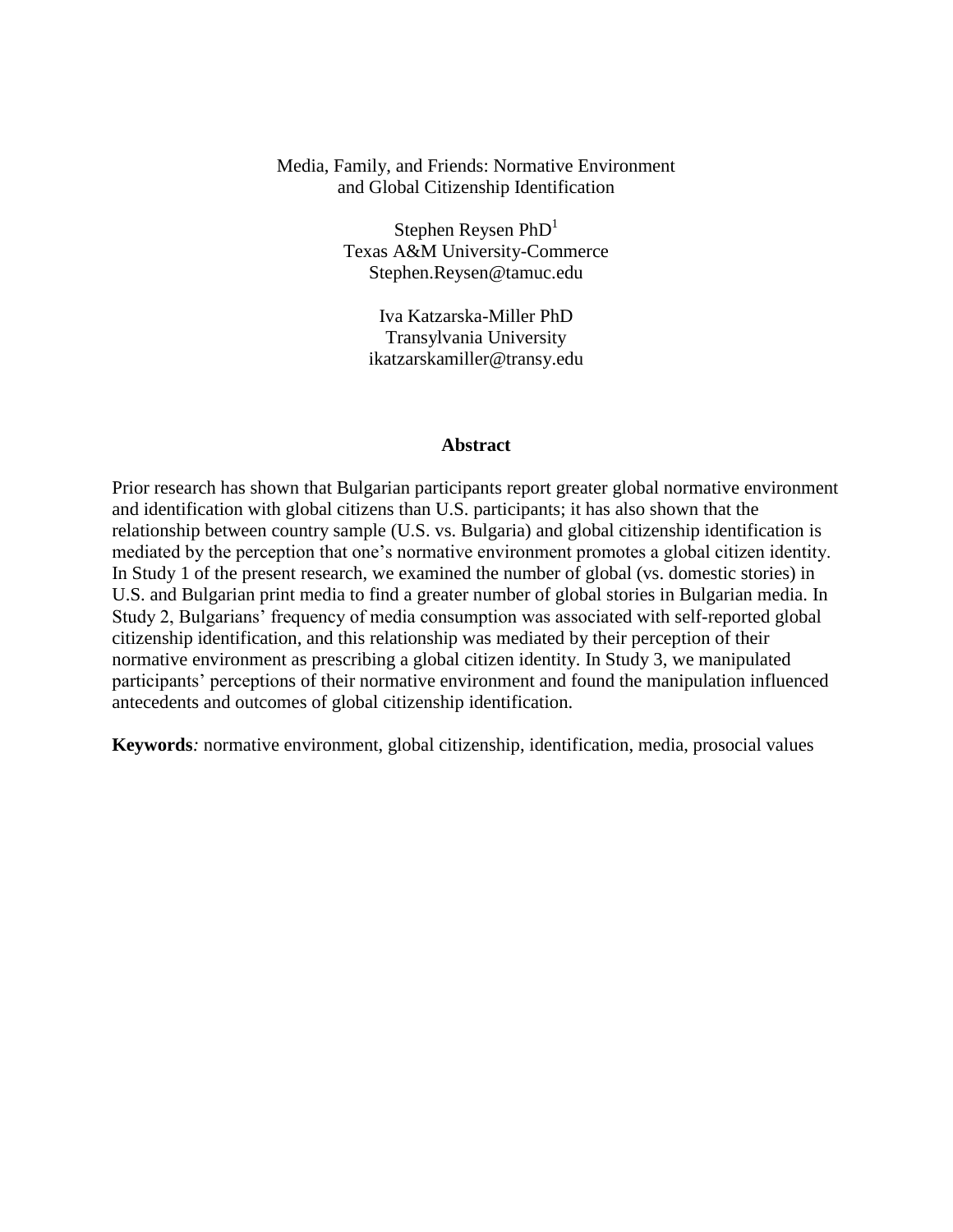As an outcome of globalization, individuals are more connected to one another than ever before. Through sharing of information and cultural values and the movement of humans, products, and media, individuals are no longer restricted to exposure to only local or national artifacts in their daily lives. Globalization is changing institutions such as schools, which are dedicating more attention to global education (Zhao, Lin, & Hoge, 2007) to prepare students for work environments that are more global in nature (Bista & Saleh, 2014). The greater interconnectedness of individuals in the world have has a variety of implications for individuals' worldviews, such as a perceived reduction in social distance and greater desire to cooperate with distant others (Buchan & Grimalda, 2011). Arnett (2002) argues that the biggest impact of globalization on individuals' psychological functioning revolves around issues of identity. In the present research, we examine a particular identity—global citizen—and the environment that promotes viewing the self as a global citizen.

Although a wealth of theorizing regarding the concept of global citizenship exists in other academic domains, especially education, only recently have psychologists begun to empirically examine the construct (Reysen & Katzarska-Miller, 2013a). Global citizenship is defined as awareness, caring, embracing cultural diversity, promoting social justice and sustainability, and a sense of responsibility to act for the betterment of the world (Reysen, Larey, & Katzarska-Miller, 2012). A social identity perspective (Tajfel & Turner, 1979; Turner, Hogg, Oakes, Reicher, & Wetherell, 1987) posits that when an identity is cognitively activated or salient, individuals will depersonalize and think and act in accordance with the group content (*e.g*., norms, values). One's degree of ingroup identification, or degree of psychological connection to the group, predicts adherence to the group norms. Thus, when a global citizen identity is salient, greater identification with the identity category should predict greater adherence to the prototypical content associated with the identity. Reysen and Katzarska-Miller (2013b) tested this proposition as part of their model of antecedents and outcomes of global citizenship identification.

Reysen and Katzarska-Miller's (2013b) model of global citizenship identification posits that individuals' perception of their normative environment as prescribing a global citizen identity and perceived degree of global awareness are antecedent predictors of global citizenship identification. Global citizenship identification then predicts six clusters of prosocial values, including intergroup empathy (concern for individuals outside the ingroup), valuing diversity (appreciation for diverse cultures), social justice (favorable attitudes toward human rights), environmental sustainability (felt obligation to protect the natural environment), intergroup helping (actual or intended behaviors to help individuals outside the ingroup), and a felt responsibility to act (felt obligation or duty to act for the betterment of the world). Subsequent research has empirically supported the model, including the association between identification with global citizens and the prosocial outcomes (e.g., Katzarska-Miller, Barnsley, & Reysen, 2014; Reysen & Hackett, 2017).

The two antecedents of the model (normative environment and global awareness) are explained through the framework of intentional worlds. In his treatise on cultural psychology, Shweder (1990) proposes the notion of intentional world, suggesting that everyday environments are meaning-filled and constructed by prior generations of people. These sociocultural settings influence those who inhabit them, but in turn, individuals reproduce or modify the settings they inhabit through everyday interactions. Thus, there exists a dialectical relationship between people and culture. Applied to the antecedents of global citizenship identification, there are a variety of global artifacts (*e.g*., news and products from other countries, symbols, and historical connections to other cultures) and people (*e.g*., friends, family, teachers, co-workers) in one's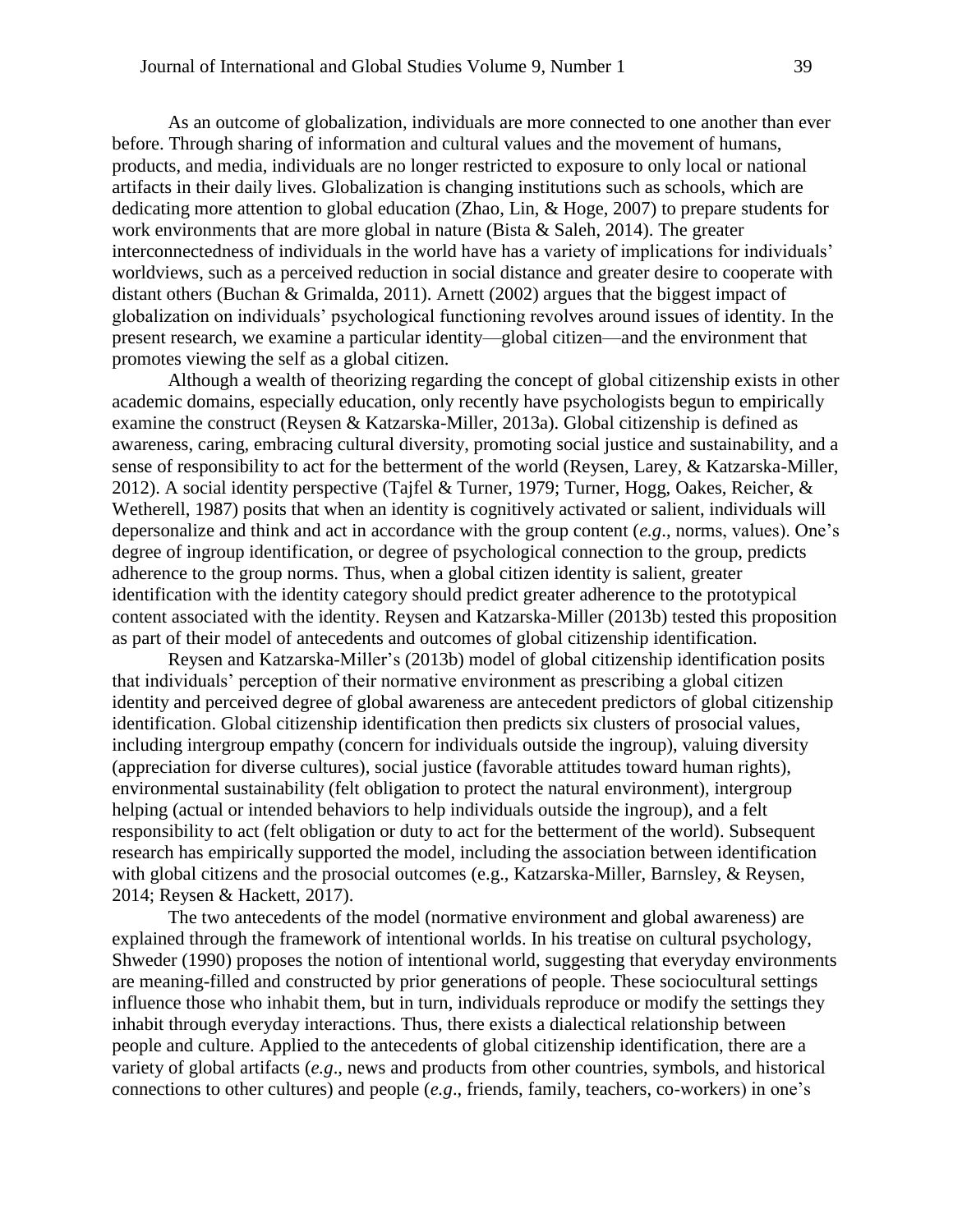daily environment. If one is exposed to these culturally diverse artifacts and people, and one perceives them to be prescribing a global citizen identity, then this perceived normative environment should predict viewing the self as a global citizen. Operationalized as valued others (friends, family) prescribing the identity, a wealth of empirical, yet correlational, research shows that indeed, global-oriented normative environment predicts global citizenship identification (*e.g*., Lee, Baring, Maria, & Reysen, 2017).

While there is experimental evidence to support the effect of global awareness on global citizenship identification (Reysen, Katzarska-Miller, Gibson, & Hobson, 2013), there is no research showing a cause and effect relationship between the perception of one's normative environment as global-oriented and global citizenship identification. This is partly due to the variety of aspects of individuals' normative environment that may engender global citizenship identification. For example, media may have a greater influence than other culturally diverse artifacts or individuals, or individuals may live in, or selectively choose to avoid, environments with an absence of artifacts and people who prescribe the identity. Given the vast array of aspects of individuals' normative environments that may influence their identities, it is difficult to experimentally manipulate normative environment. In the present research, we focus on further exploring the results obtained by Katzarska-Miller, Reysen, Kamble, and Vithoji (2012).

Katzarska-Miller et al. (2012) surveyed participants in the U.S., Bulgaria, and India regarding their degree of global citizenship identification, pro-global normative environment, and prosocial values. Participants' perception of their normative environment as prescriptive of a global citizen identity was positively related (controlling for country of sample) to global citizenship identification, exposure to global information, concern for global warming, knowledge of the world, and various prosocial values (*e.g*., intergroup empathy, social justice). Interestingly, participants sampled in Bulgaria rated both their global citizenship identification and normative environment significantly higher than participants sampled in the U.S. Furthermore, the comparison of the participants' country (U.S. vs. Bulgaria) predicted global citizenship identification through the participants' perception of their normative environment as prescribing a global citizen identity. In other words, the results suggest that perception of one's normative environment as pro-global may account, albeit partially, for the difference in the samples' respective degrees of global citizenship identification.

#### **Overview of Present Research**

The purpose of the present research is to examine the influence of one's normative environment on global citizenship identification. Prior research (Katzarska-Miller et al., 2012) showed that Bulgarian participants (vs. U.S.) reported a more global normative environment and greater global citizenship identification and that normative environment mediated the relationship between country sample comparison and self-identification. One possible reason that the normative environment differed is the news reported in the media in each of the countries (*i.e*., global vs. domestic stories). Therefore, in Study 1, we examine the focus of news stories in magazines and newspapers in the U.S. and Bulgaria. We predict that the Bulgarian media (vs. U.S.) will focus on more global stories. Furthermore, we expect that when the Bulgarian media (vs. U.S.) cover global stories, they will be less likely to relate that content to the ingroup nation than to cover the story without relating the events to the reader's ingroup. In Study 2, we examine whether Bulgarian participants' frequency of media consumption is associated with global citizenship identification. Furthermore, we test whether this association is mediated by the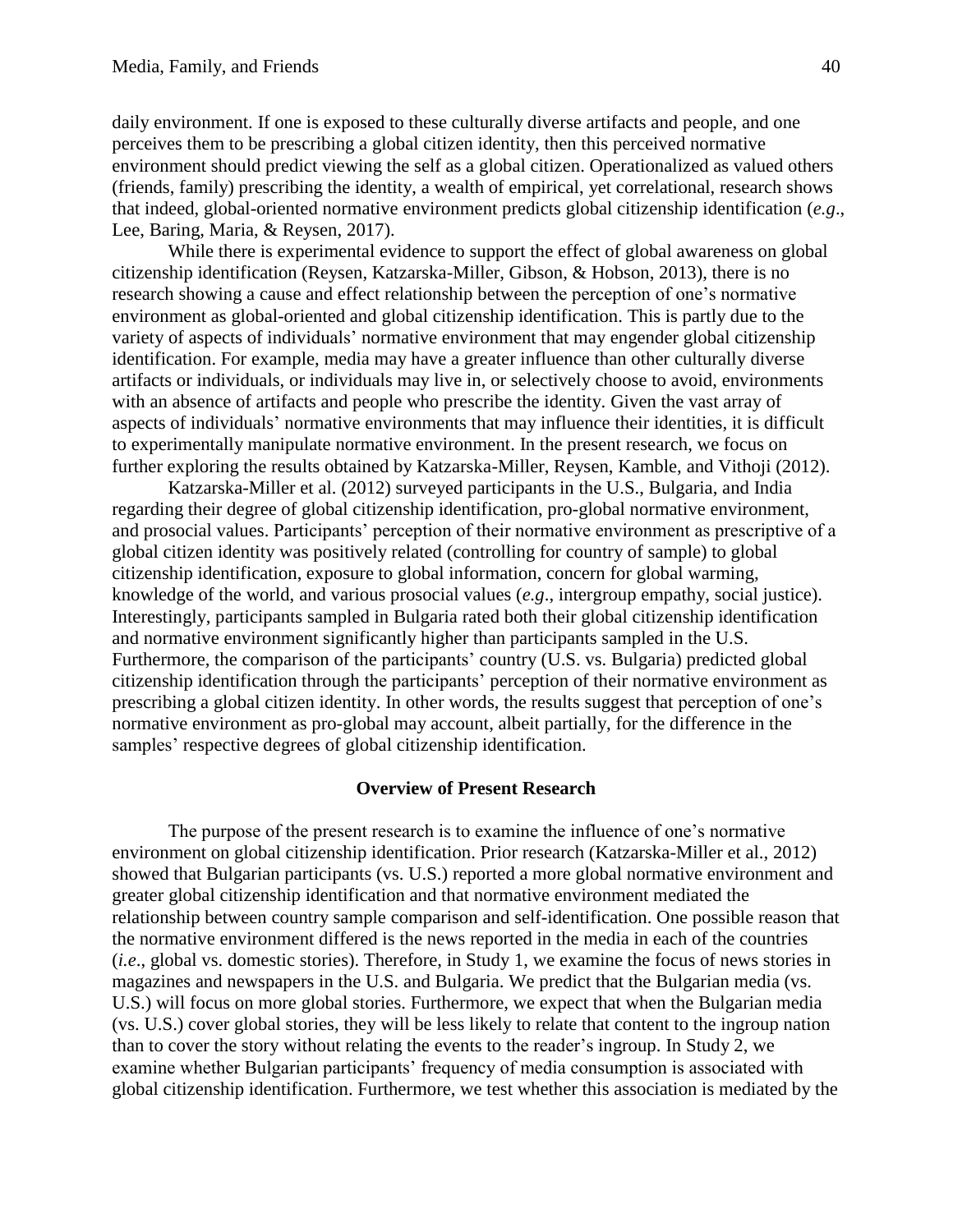participants' perception of environment as promoting a global citizen identity. We predict that the greater consumption of Bulgarian news media will predict global citizenship identification of participants through the perception of their normative environment as prescribing a global citizen identity.

As noted previously, there is currently no research showing the effects of a manipulation of perceived normative environment on the antecedents and outcomes of global citizenship identification. Therefore, in Study 3 we manipulate participants' perception of their normative environment prior to measuring antecedents, identification, and outcomes of global citizenship. We predict that viewing one's environment as non-normative (vs. normative) will reduce participants' ratings of their environment as pro-global and global citizenship identification. Furthermore, we predict perceiving the environment as normatively (vs. non-normatively) proglobal will positively influence participants' global citizenship identification and prosocial outcomes, through their perception of their normative environment as promoting a global citizen identity.

#### **Study 1**

The purpose of Study 1 was to examine the frequency of global (vs. domestic) news in media in Bulgaria and the U.S. We predict that Bulgarian (vs. U.S.) media will contain more global stories and that within those stories, the media will be less likely than expected to relate the stories back to the nation.

#### **Procedure**

To examine the content of the news in Bulgaria and the U.S., we collected newspapers and a variety of magazines from July  $4^{th}$  to July  $24^{th}$ , 2011. The newspapers included two U.S. (*New York Times*, *USA Today*) and two Bulgarian (*Standart*, *24 Hours*). The magazines were focused on a variety of topics; however, we strived to find similar topics and magazines for the two countries. The magazines included 13 U.S. (*Glamour*, *Time*, *People*, *Elle*, *Better Homes and Gardens*, *Woman's Day*, *O*, *Cosmopolitan*, *Sports Illustrated*, *Maxim*, *Playboy*, *National Geographic*) and 14 Bulgarian (*Tema*, *National Geographic*, *Nash Dom*, *Glamour*, *Cosmopolitan*, *Playboy*, *Maxim*, *Journal for Women*, *Jenata Dnes*, *OK*, *Max*, *Intro*, *Elle*). The newspapers ( $K = .84$ ) and magazines ( $K = .78$ ) were coded by two independent coders with respect to whether each article was related to domestic issues (*i.e*., the content focused on a local or national story) or global issues (*i.e*., the content focused on a story outside the nation within which the magazine was published). If the article was considered global in nature, then the coders also coded the newspaper  $(K = .87)$  and magazine  $(K = .53)$  article for whether the story was focused solely on the foreign event or whether the article related the story to the ingroup nation (*e.g*., how foreign event may impact the ingroup). When there was a discrepancy between the two coders, a third independent coder resolved the disagreement.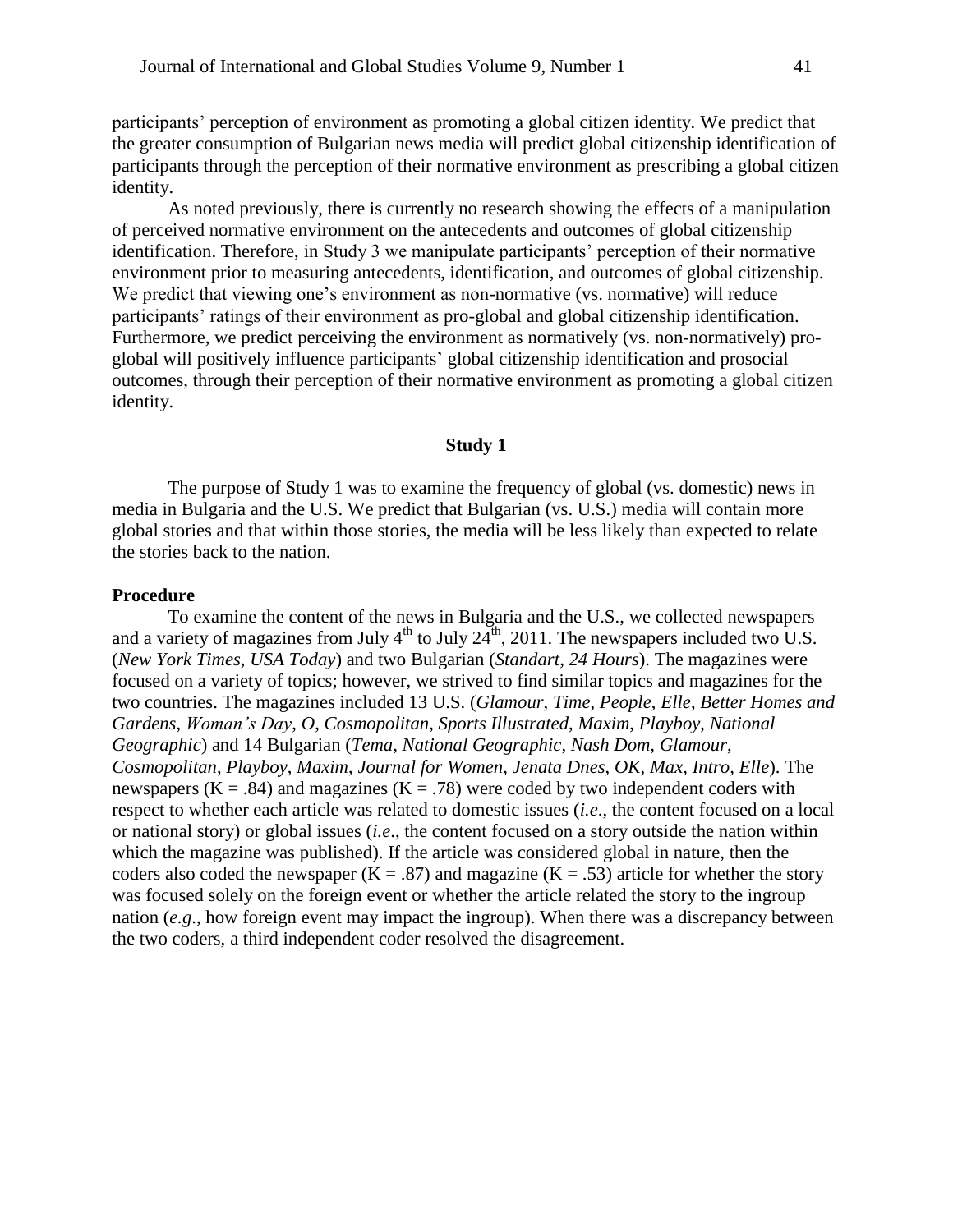#### **Results**

To examine whether the news in each country focused on global (vs. domestic) events and whether the global stories related the events to the ingroup (or focused solely on the foreign event), we conducted a series of chi-squares (for further information about chi-square analyses and interpretation, see McHugh, 2013). The results showed that for both newspapers,  $X^2(1, N =$  $10709$  = 829.41, *p* < .001, Cramer's V = .278, and magazines,  $X^2(1, N = 3284) = 449.74$ , *p*  $< .001$ , Cramer's V = .370, the U.S. content focused on more domestic stories than expected (labeled purely global in table), while the Bulgarian news focused on more international stories than expected based on the chi-square analysis (see Table 1). Furthermore, for both newspapers,  $X^2(1, N = 5016) = 12.38, p < .001$ , Cramer's V = .050, and magazines,  $X^2(1, N = 1765) = 59.32$ ,  $p < .001$ , Cramer's V = .183, the global stories in the U.S. related the event back to the U.S. more than expected (labeled relational in table), while the Bulgarian global stories tended to report on the global event without relating the story back to Bulgaria more than expected.

#### **Discussion**

As predicted, Bulgarian media carried more global stories, compared to domestic stories, and were less likely than expected to relate those global stories to the ingroup than were the U.S. media. In other words, the media landscape in Bulgaria contains more references to global events and news than does the U.S. media. As observed by Katzarska-Miller et al. (2012), Bulgarian participants reported a more pro-global normative environment and greater global citizenship identification than participants sampled in the U.S. One possible reason for Bulgarian participants reporting a more global normative environment may be due to greater international coverage in the media. To examine this possible association, we constructed a second study.

#### Table 1

|                      | <b>Newspapers</b> |                             | Magazines   |             |
|----------------------|-------------------|-----------------------------|-------------|-------------|
| Variable             | U.S.              | BG                          | U.S.        | <b>BG</b>   |
|                      |                   |                             |             |             |
| <b>Domestic News</b> |                   | 3093 (2360.3) 2600 (3332.7) | 999 (697.1) | 520 (821.9) |
| <b>Global News</b>   |                   | 1347 (2079.7) 3669 (2936.3) | 508 (809.9) | 1257(955.1) |
| <b>Purely Global</b> | 506(560.4)        | 1581 (1526.6)               | 129(200.6)  | 568 (496.4) |
| Relational           | 841 (186.6)       | 2088 (2142.4)               | 379 (307.4) | 689 (760.6) |
|                      |                   |                             |             |             |

*Chi-Square of United States (U.S.) and Bulgarian (BG) Newspaper and Magazine Articles Global versus Domestic and Pure versus Relational Observed (Expected) Frequencies*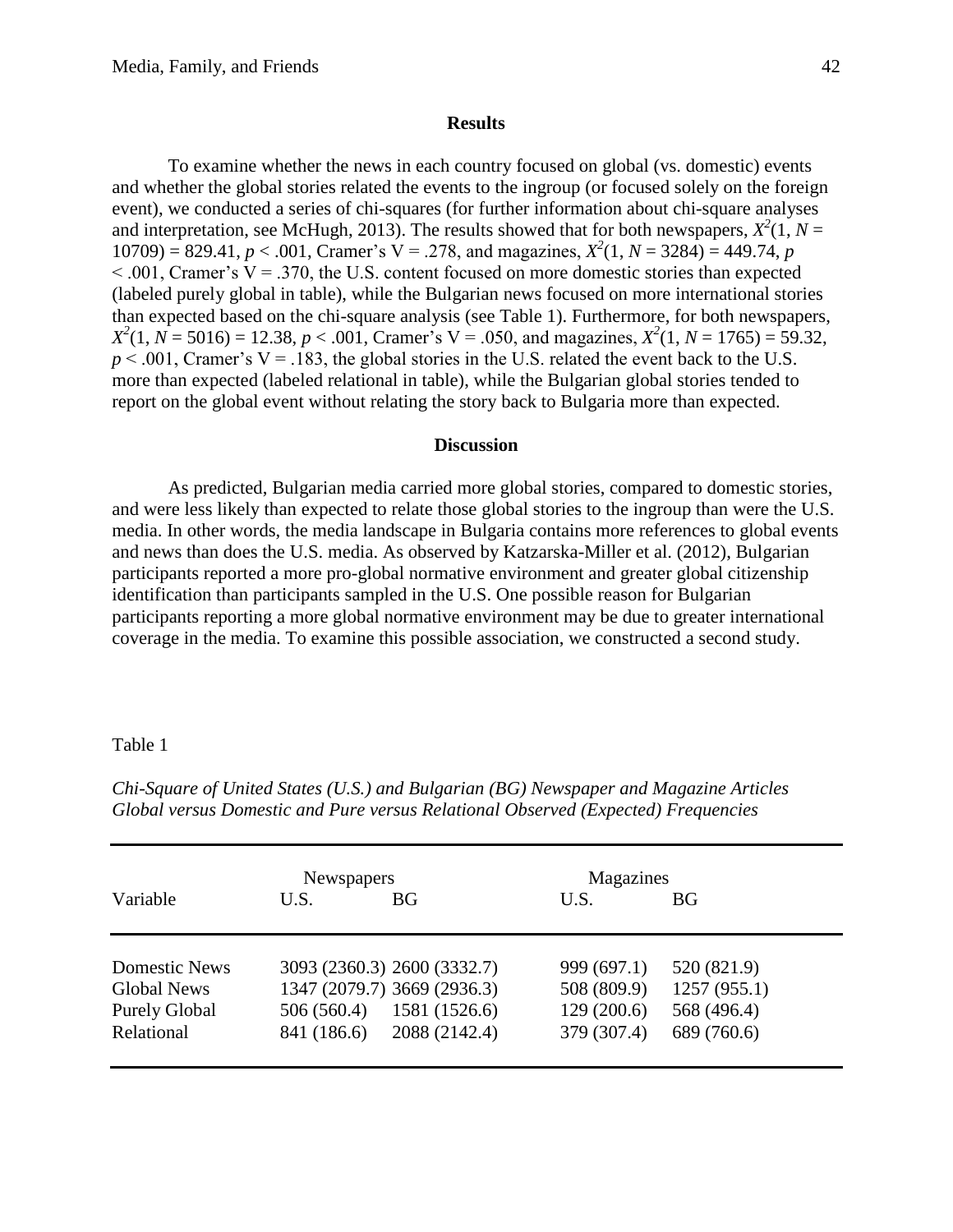*Note.* Purely global represents news stories that are about events outside of one's nation. Relational represents news stories about events outside one's nation, but in the story the event is described with respect to how it relates to one's nation.

#### **Study 2**

The purpose of Study 2 was to examine whether the association between the consumption of news media in Bulgaria and global citizenship identification is mediated through participants' perception of their normative environment as prescribing the identity. We predict that consumption of media, shown in Study 1 to contain more global than domestic stories in Bulgaria will predict global citizenship identification through perception of the normative environment.

#### **Participants and Procedure**

Participants ( $N = 51$ , 54.9% women;  $M_{\text{age}} = 44.71$ ,  $SD = 15.52$ ) included a community sample of Bulgarians. The survey was back translated to ensure equivalency in meaning prior to distribution. Participants completed measures related to news consumption, perception of their normative environment as pro-global, global citizenship identification, and demographic characteristics.

#### **Materials**

**News consumption.** Four items ("How often do you watch the news on btv1," "How often do you watch the news on nova," "How often do you read newspapers," "How often do you read magazines") assessed degree of media consumption  $(M = 3.78, SD = 1.54; \alpha = .73)$ . Responses were made on a 7-point Likert-type scale, from 1 = *not very often* to 7 = *very often*.

**Normative environment.** Two items ("Most people who are important to me think that being a global citizen is desirable," "If I called myself a global citizen, most people who are important to me would approve") were adopted from Reysen and Katzarska-Miller (2013b) to assess perception of the normative environment as containing an injunctive norm to view the self as a global citizen ( $M = 4.80$ ,  $SD = 1.70$ ;  $\alpha = .77$ ). Responses were made on a 7-point Likert-type scale, from 1 = *strongly disagree* to 7 = *strongly agree*.

**Global citizenship identification.** Two items ("I would describe myself as a global citizen," "I strongly identify with global citizens") were adopted from Reysen and Katzarska-Miller (2013b) to assess participants' degree of global citizenship identification ( $M = 4.14$ ,  $SD =$ 1.88;  $\alpha$  = .86). Responses were made on a 7-point Likert-type scale, from 1 = *strongly disagree* to 7 = *strongly agree*.

#### **Results**

As a preliminary analysis, we first examined correlations between the variables. News consumption was positively related to pro-global normative environment ( $r = .44$ ,  $p = .001$ ) and global citizenship identification ( $r = .31$ ,  $p = .028$ ). Pro-global normative environment was also positively related to global citizenship identification ( $r = .42$ ,  $p = .002$ ). Next, to examine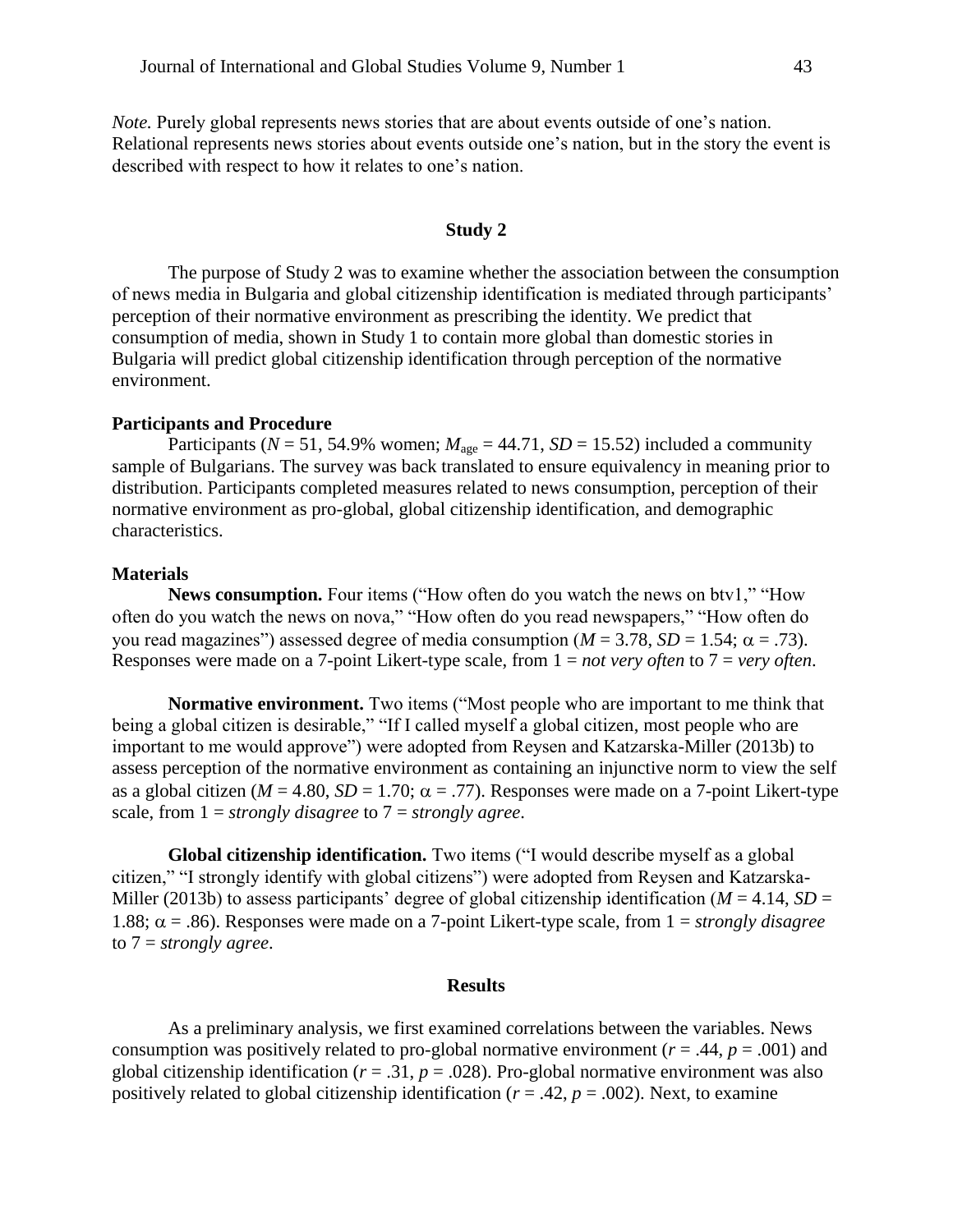whether individuals' normative environment mediates the relationship between news consumption and global citizenship identification, we conducted a mediation analyses using Preacher and Hayes' (2008) macro (bootstrapping with 5,000 iterations). As shown in Figure 1, news consumption predicted both pro-global normative environment (β = .44,  $p = .001$ ) and global citizenship identification ( $\beta = .31$ ,  $p = .028$ ). Normative environment predicted global citizenship identification ( $\beta$  = .36, *p* = .016). Inclusion of normative environment significantly reduced the association between news consumption and global citizenship identification ( $\beta = .15$ , *p* = .302), as indicated by the absence of zero between the 95% confidence interval (CI) at the *p*  $< .05$  (two-tailed) level (CI = .036 to .448).

#### **Discussion**

As predicted for Bulgarian participants, consumption of news media predicted greater global citizenship identification through participants' perception of their normative environment as prescriptive of a global citizen identity. The results further support the notion that the results obtained by Katzarska-Miller et al. (2012) with respect to greater global citizenship identification (vs. U.S. sample) may be due to the large number of global stories in the media in Bulgaria. However, Study 2 was correlational. To examine whether there is a cause and effect relationship between perceived normative environment and global citizenship identification, we conducted a third study, in which we manipulated participants' perception of their normative environment.



*Figure 1.* Pro-global normative environment mediating relationship between news consumption and global citizenship identification (\*  $p < .05$ ), Study 2.

#### **Study 3**

The purpose of Study 3 was to experimentally manipulate participants' perception of their normative environment to examine whether the manipulation influences the variables in Reysen and Katzarska-Miller's (2013b) model of antecedents and outcomes of global citizenship identification. We predict that participants will rate their normative environment as less prescriptive of a global citizen identity and will rate global citizenship identification significantly lower when asked to focus on their friends and family as not exemplifying global citizens than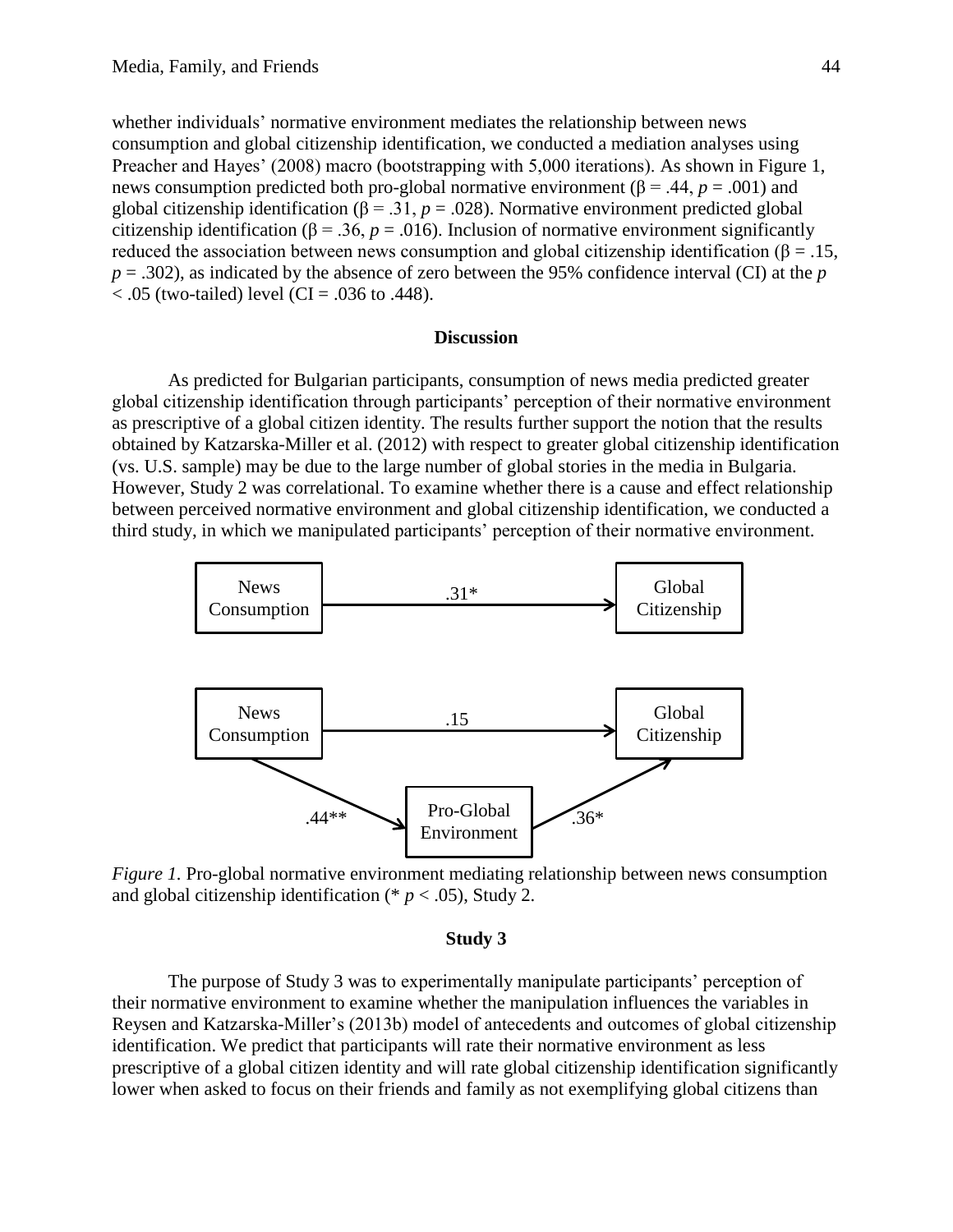when asked how friends and family exemplify global citizens. Furthermore, we expect the manipulation to influence global citizenship identification through participants' perception of their normative environment, and the manipulation to have a downstream influence on prosocial behaviors.

#### **Participants and Procedure**

Participants ( $N = 121$ , 62.8% women,  $M_{\text{age}} = 18.91$ ,  $SD = 1.14$ ) received partial course credit or extra credit toward their college course at Transylvania University (Lexington, Kentucky). Participants were randomly assigned to one of three groups: those who were asked to write about how their friends and family exemplified global citizens, those who were asked to write about how their friends and family did not exemplify global citizens, and those who did not complete this task (control condition). Participants then rated items related to antecedents, identification, and outcomes of global citizenship. All measures used a 7-point Likert-type response scale, from 1 = *strongly disagree* to 7 = *strongly agree*.

#### **Materials**

**Norm manipulation.** Participants were asked to write three ways in which their family and friends do or do not exemplify global citizens (*e.g*., "Please, write about how your close friends and family exemplify global citizens. List at least three ways in which they are global citizens.") or were not exposed to this task (the control condition).

**Global citizenship.** To assess the antecedents, identification, and outcomes of global citizenship, we adopted measures from prior research (Reysen & Katzarska-Miller, 2013b; Reysen et al., 2012). Four items (*e.g*., "Most people who are important to me think that being a global citizen is desirable") assessed the perception that others in one's normative environment prescribe being a global citizen ( $\alpha$  = .82). Four items (*e.g.*, "I believe that I am connected to people in other countries, and my actions can affect them") assessed global awareness ( $\alpha = .70$ ). Two items (e.g., "I strongly identify with global citizens") assessed global citizenship identification ( $\alpha = .85$ ). Two items (e.g., "I am able to empathize with people from other countries") assessed intergroup empathy ( $\alpha = .77$ ). Two items (*e.g.*, "I would like to join groups that emphasize getting to know people from different countries") assessed valuing diversity ( $\alpha$ = .84). Two items (*e.g*., "Those countries that are well off should help people in countries who are less fortunate") assessed social justice ( $\alpha$  = .66). Two items (e.g., "People have a responsibility to conserve natural resources to foster a sustainable environment") assessed environmental sustainability ( $\alpha = .79$ ). Two items (e.g., "If I could, I would dedicate my life to helping others no matter what country they are from") assessed intergroup helping ( $\alpha = .66$ ). Lastly, two items (*e.g*., "Being actively involved in global issues is my responsibility") assessed responsibility to act ( $\alpha = .78$ ).

#### **Results**

To examine mean differences in assessed variables, we first conducted a MANOVA with the normative environment manipulation as the independent variable and antecedents, identification, and outcomes of global citizenship as the dependent variables. The omnibus test was significant: Wilks'  $\Lambda = .72$ ,  $F(9, 110) = 2.16$ ,  $p = .005$ ,  $\eta_p^2 = .15$ . As shown in Table 2,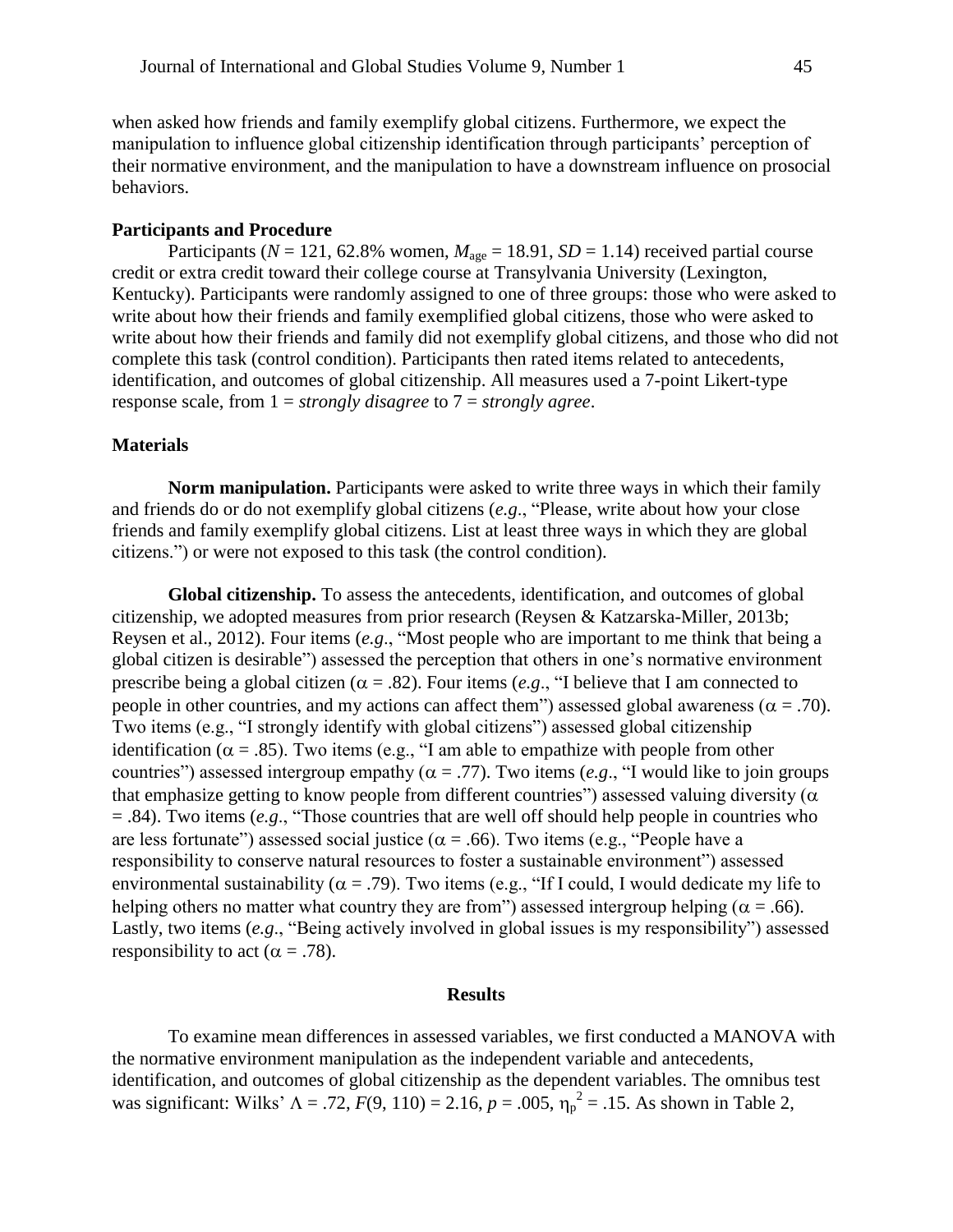participants who were led to focus on a non-normative (vs. normative) environment rated their normative environment as less pro-global and rated global citizenship identification lower. Furthermore, participants in the non-normative condition (vs. control) rated their degree of intergroup helping and responsibility to act significantly lower.

To examine the influence of the norm manipulation on antecedents, identification, and outcomes of global citizenship, we tested a path model using Amos 19 (bias-corrected bootstrapping, 5,000 iterations, 95% confidence intervals). Due to the related nature of the prosocial values to one another (and the antecedents to one another), the disturbance terms for these sets of variables were allowed to covary.

The predicted model fit the data relatively well,  $\chi^2(19) = 56.96$ ,  $p < .001$ , NFI = .900, CFI  $= .927$ ; RMSEA  $= .129$ , CI $\{.091, .168\}$ . As shown in Figure 2, the normative environment manipulation (-1 = friends/family do not exemplify,  $0 =$  control, +1 = friends/family do exemplify) predicted normative environment ( $\beta = .36$ ,  $p < .001$ , CI = .189 to .496) but not global awareness ( $\beta = .08$ ,  $p = .392$ , CI = -.104 to .260). Normative environment ( $\beta = .37$ ,  $p = .001$ , CI = .206 to .524) and global awareness ( $\beta$  = .41,  $p$  < .001, CI = .261 to .545) predicted global citizenship identification. Global citizenship identification predicted intergroup empathy ( $\beta = .50$ ,  $p < .001$ , CI = .359 to .614), valuing diversity ( $\beta = .36$ ,  $p < .001$ , CI = .210 to .495), social justice  $(\beta = .28, p = .001, CI = .116$  to .440), environmental sustainability ( $\beta = .42, p < .001$ , CI = .254 to .546), intergroup helping ( $\beta = .47$ ,  $p < .001$ , CI = .326 to .599), and felt responsibility to act ( $\beta$ )  $= .51, p < .001, CI = .382$  to  $.634$ ).

The indirect effect of the norm manipulation was reliably carried by normative environment and global awareness on participants' identification with global citizens (see Table 3 for standardized betas of indirect effects and 95% bias-corrected confidence intervals; all indirect effects were significant at  $p < .01$ , two-tailed). The norm manipulation also significantly predicted prosocial values through normative environment, global awareness, and global citizenship identification. The influence of pro-global normative environment and global awareness on prosocial values was reliably carried by global citizenship identification.

#### **Discussion**

As predicted, the manipulation of thinking of valued others (friends, family) as not exemplifying global citizens significantly reduced ratings of both participants' perceived normative environment as prescribing the identity and self-rated global citizenship identification. Furthermore, the manipulation of perceived normative environment was associated with global citizenship identification through participants' ratings of their normative environment as proglobal, and the manipulation indirectly influenced endorsement of prosocial values and behaviors. The results provide the first empirical support of the effects of a manipulation of the perception of one's normative environment on antecedents and outcomes of global citizenship identification.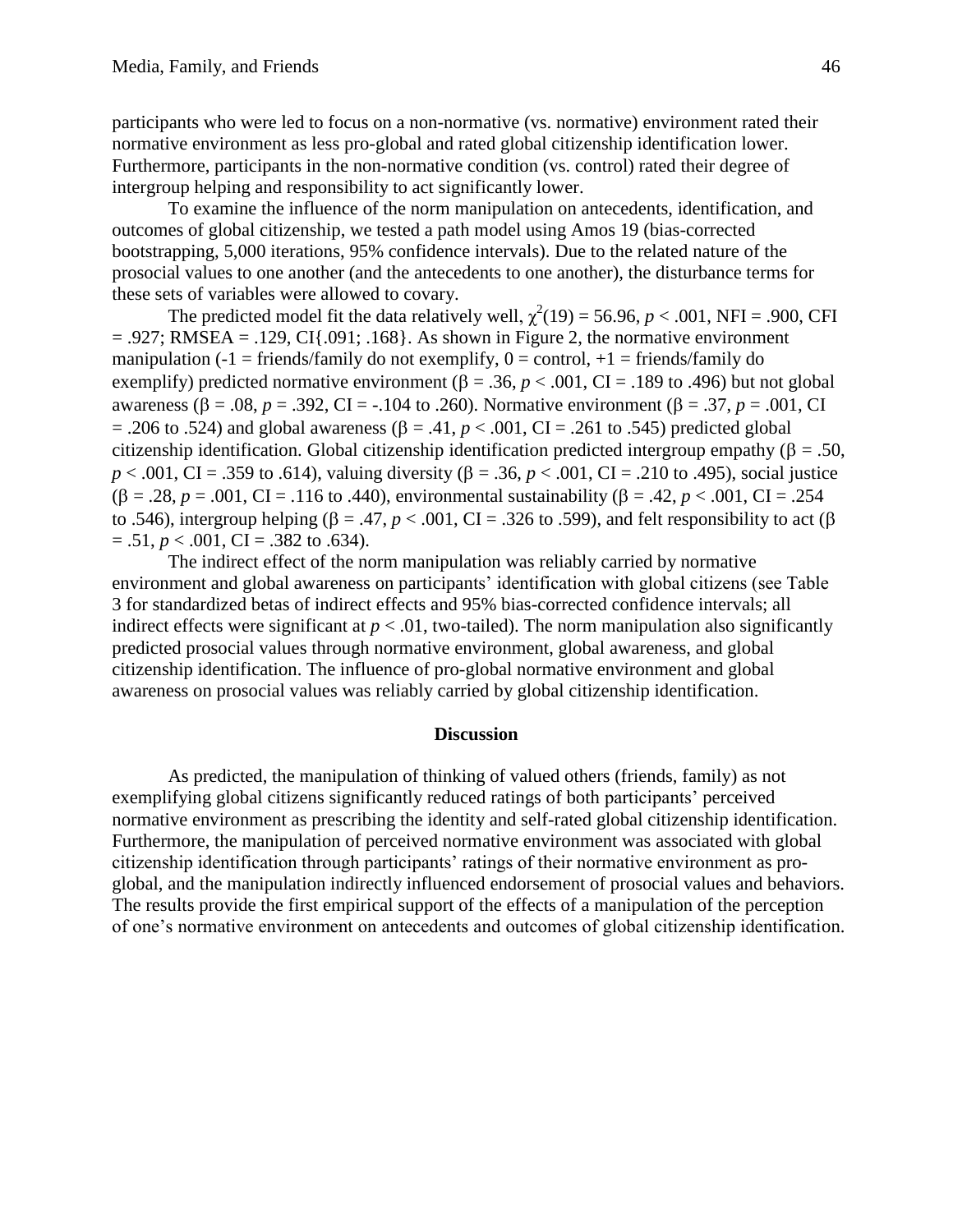## Table 2

|                                     | Not Global<br>Citizens  | Control            | Global<br>Citizens    | F(2, 118) | $p$ -value | $\eta_p^2$ |  |
|-------------------------------------|-------------------------|--------------------|-----------------------|-----------|------------|------------|--|
| Normative Environment               | 4.34 $(0.93)_{a}$       | 4.93 $(0.98)_{h}$  | 5.21 $(0.92)_{h}$     | 8.84      | < .001     | .130       |  |
| Global Awareness                    | $5.02(1.16)_{a}$        | 5.41 $(0.86)_{a}$  | 5.26 $(0.94)_{a}$     | 1.32      | .272       | .022       |  |
| Global Citizen Identification       | 4.08 $(1.32)_{a}$       | 4.56 $(1.19)_{ab}$ | 4.78 $(1.21)_{h}$     | 3.31      | .040       | .053       |  |
| Intergroup Empathy                  | 5.11(1.50) <sub>a</sub> | $5.50(1.16)_{a}$   | $5.24(1.29)_{a}$      | 0.78      | .463       | .013       |  |
| <b>Valuing Diversity</b>            | 5.48 $(1.11)_{a}$       | $5.84(1.23)_{a}$   | 5.36 $(1.33)_{\rm a}$ | 1.55      | .216       | .026       |  |
| Social Justice                      | 6.03 $(0.91)_{a}$       | $6.40(0.76)_{a}$   | 5.95 $(1.00)_{a}$     | 2.59      | .080       | .042       |  |
| <b>Environmental Sustainability</b> | 5.80 $(1.14)_{a}$       | $6.29(0.93)_{a}$   | 5.85 $(1.05)_{a}$     | 2.41      | .094       | .039       |  |
| Intergroup Helping                  | 5.55 $(1.35)_{a}$       | $6.24(0.94)_{h}$   | 5.93 $(1.01)_{ab}$    | 3.28      | .041       | .053       |  |
| Responsibility to Act               | $5.08(1.29)_{a}$        | 5.79 $(1.04)_{h}$  | 5.66 $(0.98)_{ab}$    | 4.20      | .017       | .066       |  |

*Means (Standard Deviations) of Antecedents, Identification, and Outcomes of Global Citizenship by Condition*

*Note*. 7-point Likert-type scale, from 1 = *strongly disagree* to 7 = *strongly agree*. Subscripts that are differ are significantly different at  $p < .05$ .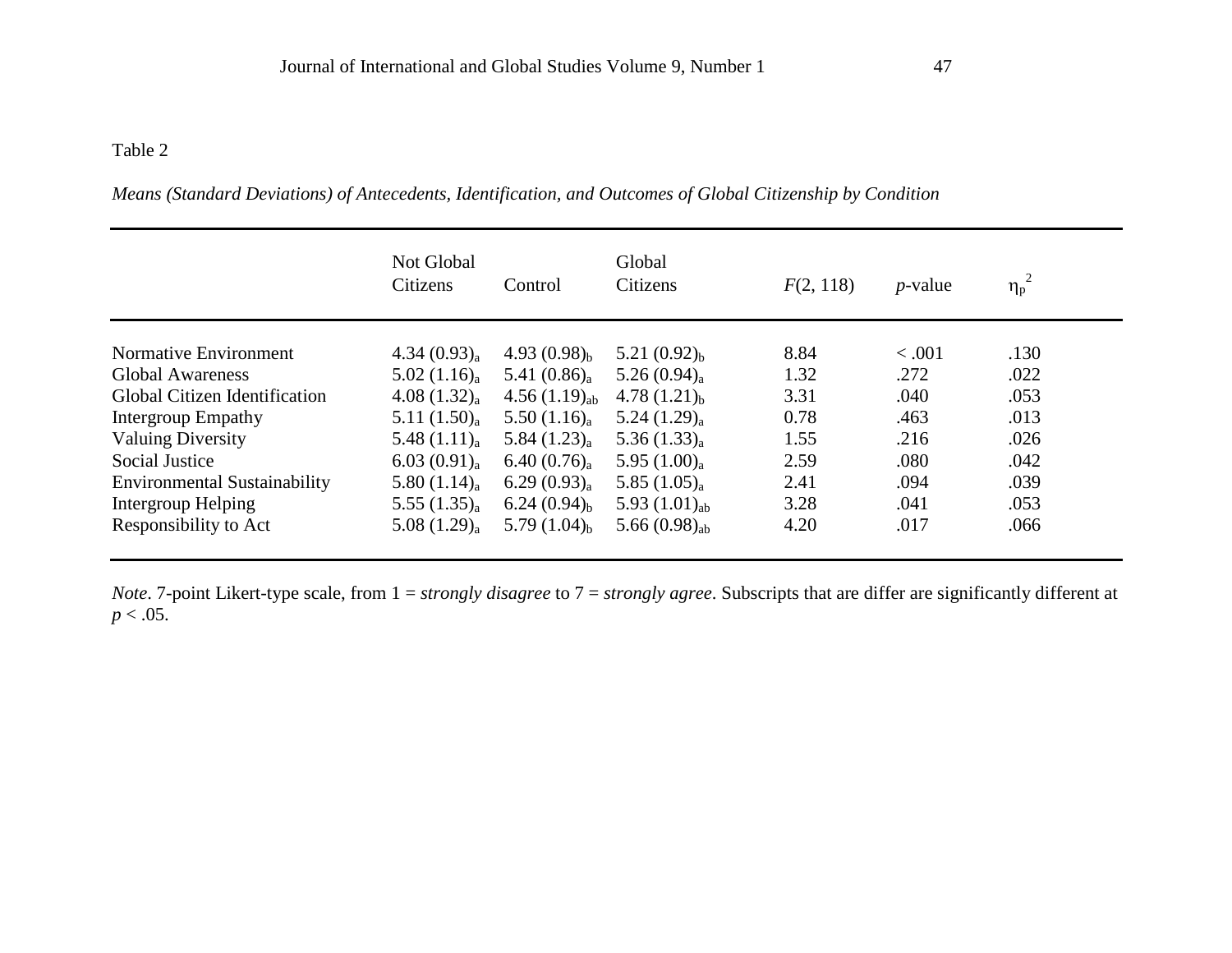## Table 3

| Variable                 | Norm Manipulation<br>Indirect CI <sub>Lower</sub> CI <sub>Upper</sub> |      |      | Normative Environment<br>Indirect $CI_{Lower}CI_{Upper}$ |      |      | <b>Global Awareness</b><br>Indirect CI <sub>Lower</sub> CI <sub>Upper</sub> |      |      |  |
|--------------------------|-----------------------------------------------------------------------|------|------|----------------------------------------------------------|------|------|-----------------------------------------------------------------------------|------|------|--|
| Global Citizenship ID    | .17                                                                   | .040 | .290 | $- -$                                                    |      |      | --                                                                          |      |      |  |
| Intergroup Empathy       | .08                                                                   | .019 | .160 | .19                                                      | .103 | .281 | .20                                                                         | .113 | .313 |  |
| <b>Valuing Diversity</b> | .06                                                                   | .106 | .122 | .13                                                      | .066 | .225 | .15                                                                         | .073 | .242 |  |
| Social Justice           | .05                                                                   | .011 | .106 | .11                                                      | .037 | .203 | .12                                                                         | .049 | .200 |  |
| Environmentalism         | .07                                                                   | .017 | .138 | .16                                                      | .074 | .265 | .17                                                                         | .096 | .261 |  |
| Intergroup Helping       | .08                                                                   | .018 | .159 | .18                                                      | .083 | .292 | .20                                                                         | .119 | .287 |  |
| Responsibility to Act    | .09                                                                   | .021 | .166 | .19                                                      | .096 | .305 | .21                                                                         | .132 | .305 |  |

## *Indirect Effects of Norm Manipulation, Normative Environment, and Global Awareness*

*Note*. Standardized betas and 95% confidence intervals, bias-corrected bootstrapping with 5,000 iterations, all indirect effects are significant at  $p < .01$ .

a.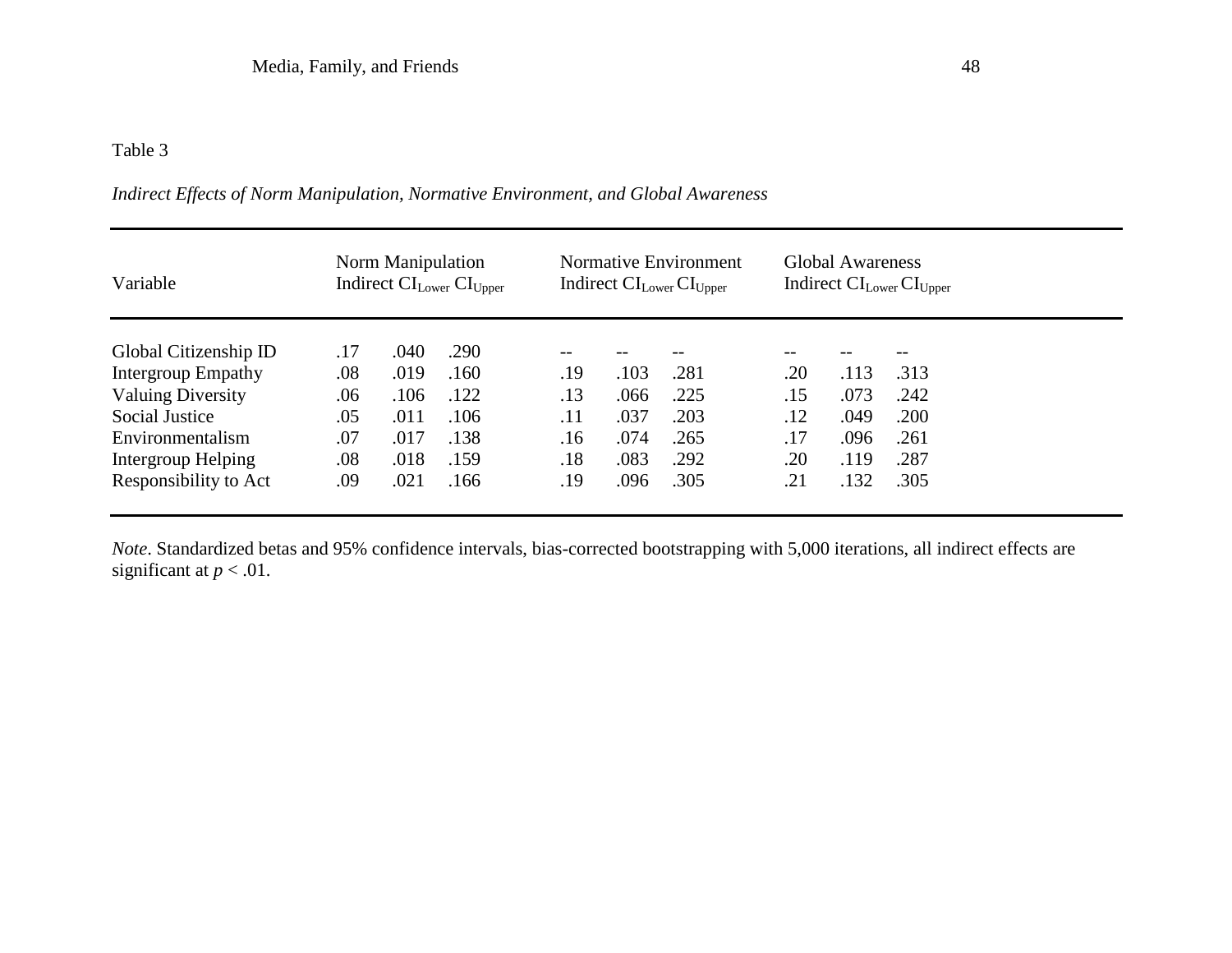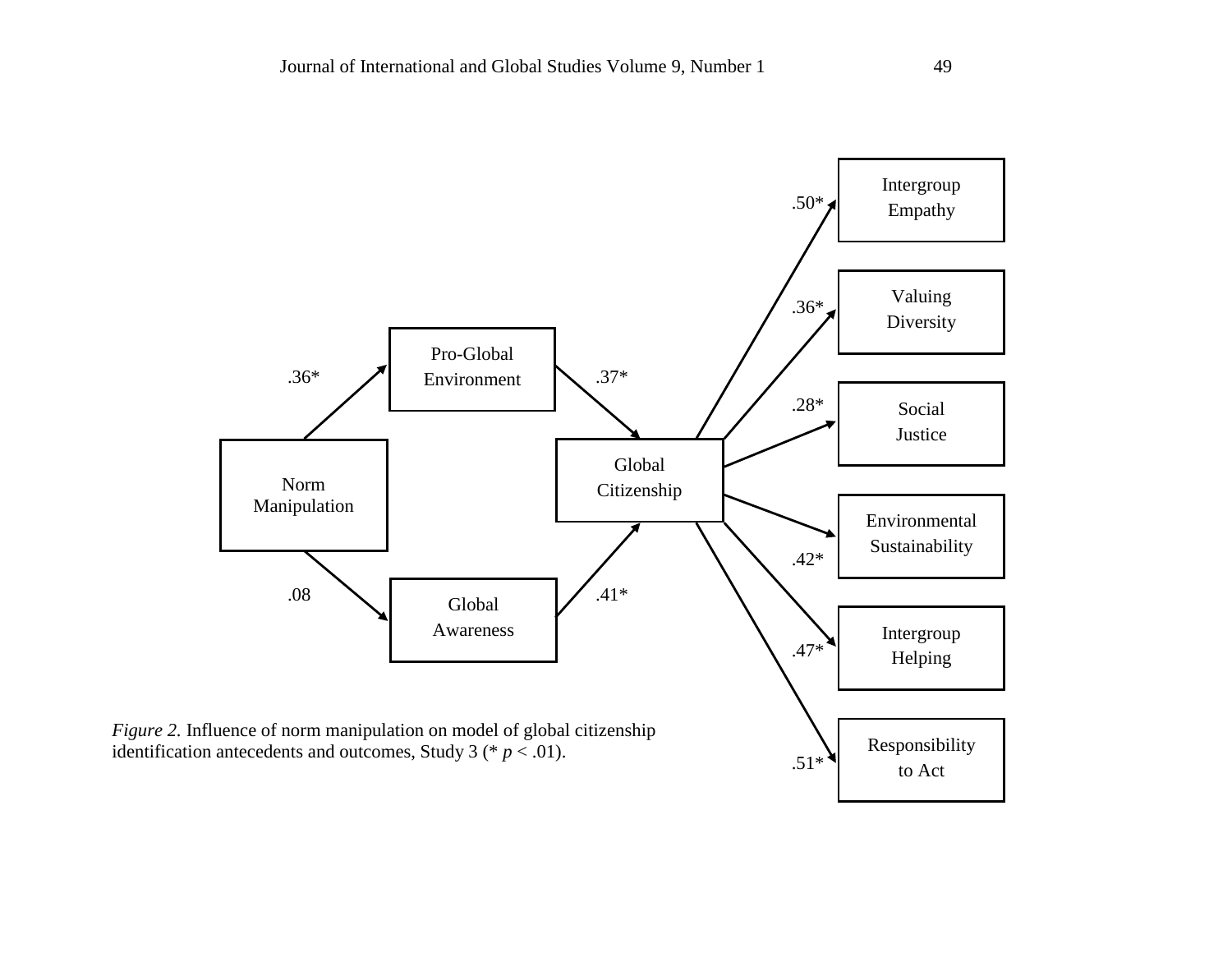#### **General Discussion**

The purpose of the present research was to examine the influence of one's normative environment on global citizenship identification. Building upon prior research (Katzarska-Miller et al., 2012), we predicted that Bulgarian (vs. U.S.) media would contain more globally-oriented stories. The hypothesis was supported with more global stories appearing in Bulgarian media and by the fact that the Bulgarian stories were less likely than expected to relate the information back to domestic issues (Study 1). In Study 2, we predicted and found that Bulgarians' consumption of media predicts global citizenship identification through their perception of their normative environment as prescribing a global citizen identity. To show a causal relationship, in Study 3, we manipulated participants' perception of their normative environment. As predicted, focusing on one's normative environment as not exemplifying a global citizen identity resulted in lower perception of one's normative environment and global citizenship identification. Furthermore, the manipulation of perception of the normative environment influenced the variable in the model of antecedents and outcomes of global citizenship identification.

One of the outcomes of globalization that is noticeable in everyday life is the availability and affordance of information and products from different cultures and countries. The sociocultural environments in which individuals are embedded can have a profound influence on individuals' psyches (Shweder, 1990). With the growing affordance of global information and products, the primary impact on individuals is likely to be on their identities (Arnett, 2002). We argue that environments, such as those filled with information about other parts of the world, will encourage individuals to engender a global citizen identity. Initial support for this notion was shown by Katzarska-Miller et al. (2012) when they found that participants sampled in Bulgaria rated their pro-global normative environment and global citizenship identification higher than did participants sampled in the U.S. We reasoned that a clear difference existed in the global content of media in the two countries and that this difference may have contributed to these past results. Prior research shows that U.S. news tends to cover fewer global stories than do other countries and also that in general, smaller countries tend to report the news of other, larger countries (Wilke, Heimprecht, & Cohen, 2012). Furthermore, individuals living in Bulgaria (vs. U.S.) may have a more positive attitude toward the notions of global citizenship and interest in world news. To show the global media landscape that Bulgarians are exposed to, we examined, in Study 1, the content of media in Bulgaria and the U.S. As expected, and in line with prior research, Bulgarian media contained more global (vs. domestic) news than did the U.S. media, and those global stories were less likely than expected to relate the story back to the ingroup nation.

Having shown that the normative media landscape in Bulgaria is indeed more global than that of the U.S., we next sought to examine the association between media and global citizenship identification for those individuals residing in Bulgaria. In Study 2, we showed that the positive relationship between media consumption and global citizenship identification is mediated through Bulgarians' perception that valued others prescribe a global citizen identity. In other words, greater consumption of media, presumably global in content, based on the results of Study 1, predicts viewing others in one's life as favorably viewing a global citizen identity. Endorsement of the view that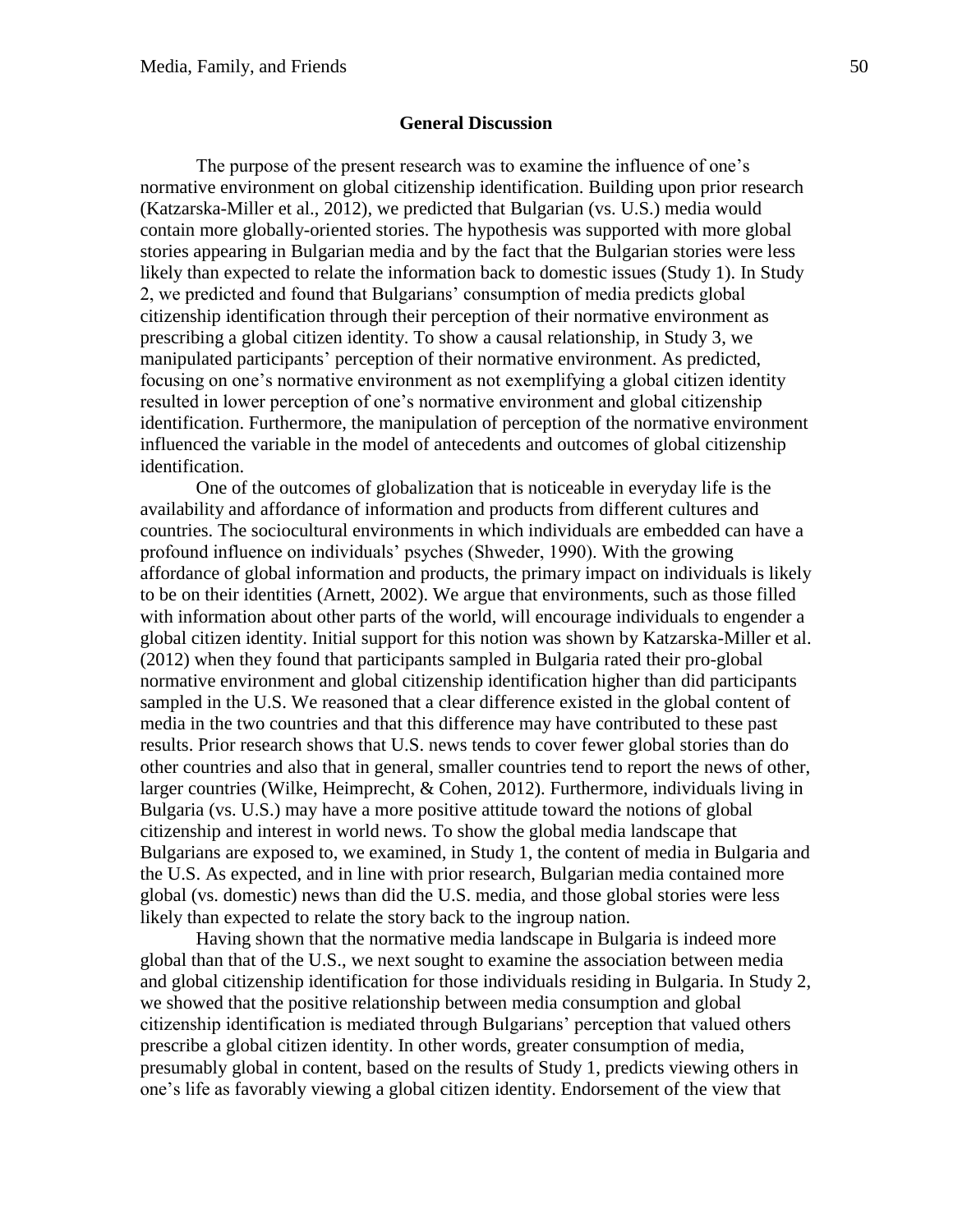others value the identity then predicts global citizenship identification. Although we focused on media in Study 2, we should note that media is just one aspect of an individual's environment that can promote a global citizen identity. Other aspects such as role models or individuals in one's everyday environment are also likely to be associated with identification. For example, Gibson and Reysen (2013) exposed university students to professors' comments about global citizenship that were collected in a prior study and either reflected a generally positive or generally negative appraisal of the concept. Participants exposed to professors' positive (vs. negative) comments rated their own normative environment and global citizenship identification higher. Furthermore, this manipulation of an authority figure's opinion influenced antecedents and outcomes of global citizenship identification. The results highlight that valued individuals can influence one's perception of the normative environment and also that the valence of the information imparted is important for self-identity.

Although Gibson and Reysen (2013) showed indirect support for the possible impact of an individual in one's normative environment on one's identity and attitudes, we provide direct support for a causal link in Study 3. As Reysen and Katzarska-Miller (2013b) operationalize normative environment as valued others (friends, family) prescribing a global citizen identity, in Study 3, participants' perception was manipulated. The salience of valued others not exemplifying global citizens resulted in lower ratings of participants' normative environment (showing the effectiveness of the manipulation) and lower global citizenship identification than participants who were asked to think about valued others exemplifying global citizens. Importantly, the manipulation of perception of valued others' global citizenship influenced the variables in the model of antecedents and outcomes of global citizenship identification, with the manipulation influencing global citizenship identification through the perception that valued others prescribe the identity, and indirect influence of the manipulation on prosocial values through the antecedents and identification. Beyond showing a direct effect of individuals' normative environment on global citizenship identification, the results also support the model of the antecedents and outcomes of global citizenship identification (Reysen & Katzarska-Miller, 2013b).

The results also suggest broader implications regarding news media and viewers' perceptions and identity. Media, and in particular television news, is one manner in which reality is socially constructed (Adoni & Mane, 1984). News media promotes a particular view of the world that influences viewers' schema or script that is then relied upon when endorsing attitudes and enacting behaviors (Gilliam & Iyengar, 2000). Past research examining the effects of news media have shown news consumption to be related to a variety of attitudes and perceptions of the world. For example, news media influences how individuals perceive the state of the national economy (Blood & Phillips, 1995; Hester & Gibson, 2003). However, there are a variety of variables that influence the impact of news media on consumers. For example, how the stories presented in television news are framed can influence viewers' beliefs about political issues (Domke, McCoy, & Torres, 1999) and trust in the leadership of the nation (Forgette & Morris, 2006). The results of the present research suggest that consumption of news is also related to perceptions of valued others' prescription of a global citizen identity and identification with global citizens. Although we did not code for the framing of the stories in the present research, we suggest that the media coverage was not negative in nature. Past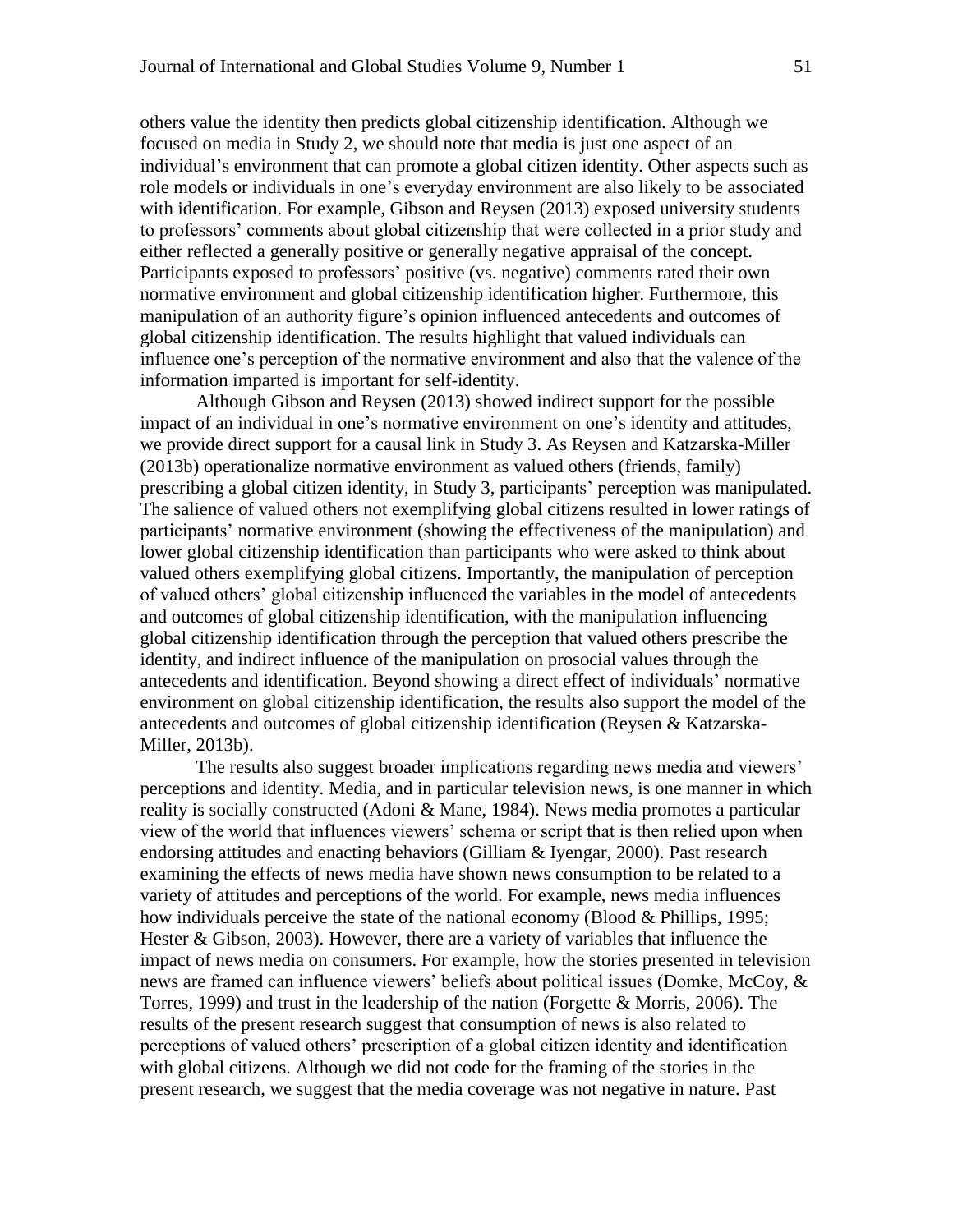research shows that presentation of a message that threatens one's nation (vs. no threat) leads to lower global citizenship identification (Reysen, Katzarska-Miller, Salter, & Hirko, 2014). Thus, if the content of stories were unfavorable to a pro-global environment, we likely would not have found the positive associations observed in Study 2. Future research examining types and content of media consumed will further aid in understanding the connection between media and identities.

Despite the novelty of the present findings, the results hold various limitations that reduce the generalizability of the research. To begin, participants sampled in the U.S. and Bulgaria may interpret the term global citizenship differently. As shown by Katzarska-Miller et al. (2012), there are differences between participants sampled in each country with respect to the themes emerging from definitions of global citizenship provided by participants. However, despite these difference, many similar themes emerged, suggesting that such differences highlight not only different aspects of the construct but also similarities in how the construct is defined by lay individuals (as well as understanding of the construct by academics). Future research may examine in greater detail political, historical, and economic influences on lay perceptions of global citizenship. In Study 2, we measured consumption of popular news stations along with magazines in general. This was done given the notion that individuals in Bulgaria are much more likely to watch the news than purchase newspapers given the economic status of many in that country. We considered that television news often covers the same stories that are in the newspapers. Indeed, some news programs go so far as to show the newspapers and cover the main stories in the program. Second, we sampled U.S. undergraduate college students from a single university in Study 3. Although we do not expect the results to differ greatly in other cultural spaces, for generalizability, future research should replicate the research in a different cultural setting. Furthermore, future research may include a community sample, rather than a convenient college student sample to examine the replicability of the results of Study 3. Additionally, while the results of Study 3 support the model of antecedents and outcomes, there may exist other unmeasured variables that are missing from the model. More generally, we do not wish to imply that national or local identities do not coexist with a global identity. Following a social identity perspective, individuals have various identities that can become salient depending on the immediate context.

In conclusion, we examine the association between individuals' normative environment and global citizenship identification. The consumption of media (Study 2) and one's perception of friends and family's behaviors as related to global citizenship (Study 3) were found to be associated with self-reported global citizenship identification. Furthermore, the impact of the perception of one's environment was shown influence the variables in the model of antecedents and outcomes of global citizenship identity. Together, the results support the notion that the sociocultural environments in which individuals are embedded can influence their identity, as well as their attitudes and intended behaviors. With greater emphasis placed on engendering a global citizen identity in both educational and work contexts, greater research is needed to explore often subtle aspects of individuals' environments that can promote global citizenship identification. For example, beyond news consumption, choice of other media (*e.g*., Japanese animation), other people or contexts (*e.g*., occupational setting, city of residence), or artifacts (*e.g*., advertisements such as posters or billboards with a global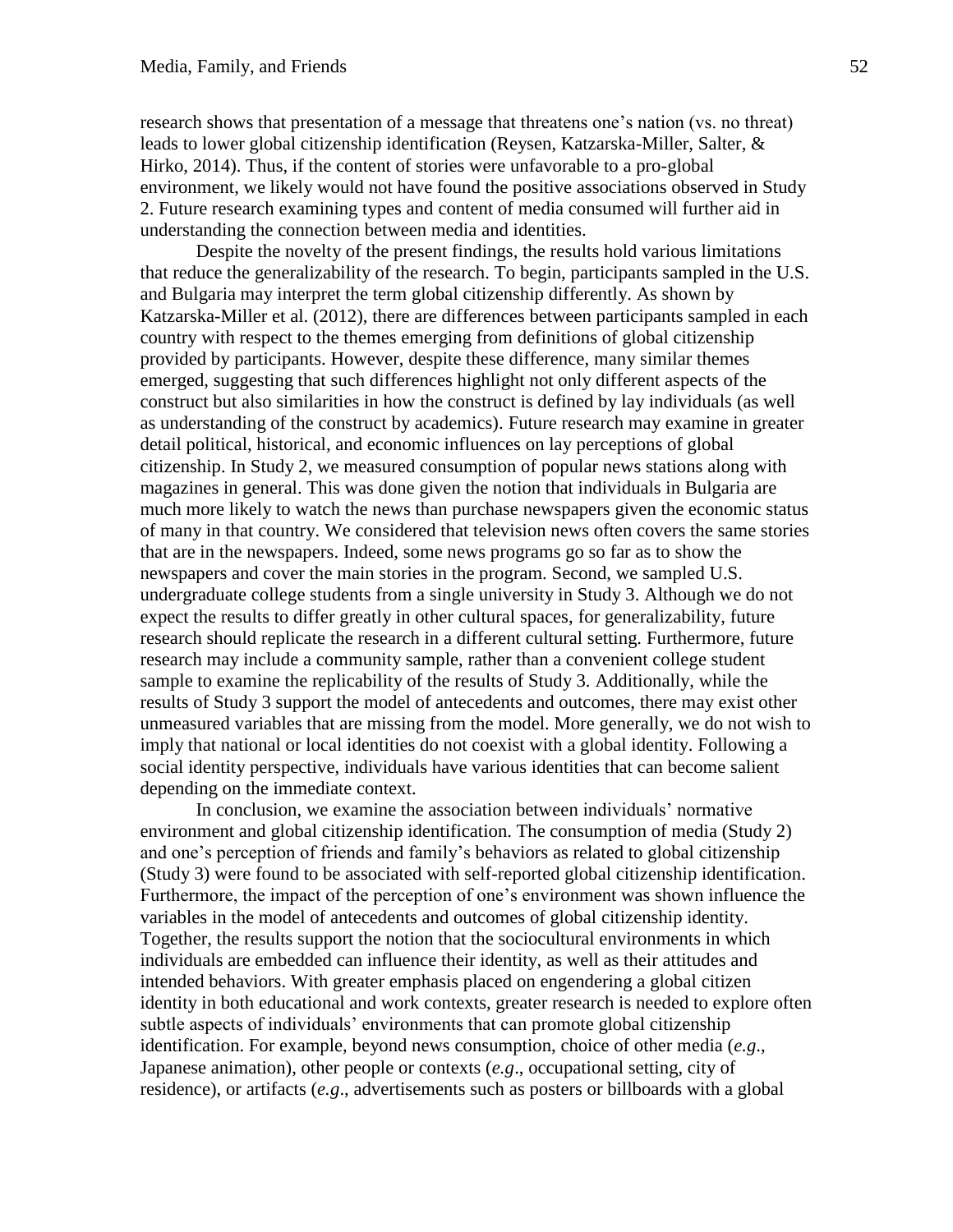message) may also be part of individuals' pro-global normative environment and influence their self-identity. The extent to which individuals embedded in such environments perceive these aspects of their normative environment as pro-global may influence their degree of global citizenship identification.

#### **Notes**

\_\_\_\_\_\_\_\_\_\_\_\_\_\_\_\_\_\_\_\_\_\_\_\_\_\_\_\_

<sup>&</sup>lt;sup>1</sup> We thank Maya Katsarska-Lyubenova and Rosen Lyubenov for conducting the data collection in Bulgaria and aid in coding Bulgarian media. Address correspondence to Stephen Reysen, Department of Psychology, Texas A&M University-Commerce, Commerce, TX, 75429. E-mail: Stephen.Reysen@tamuc.edu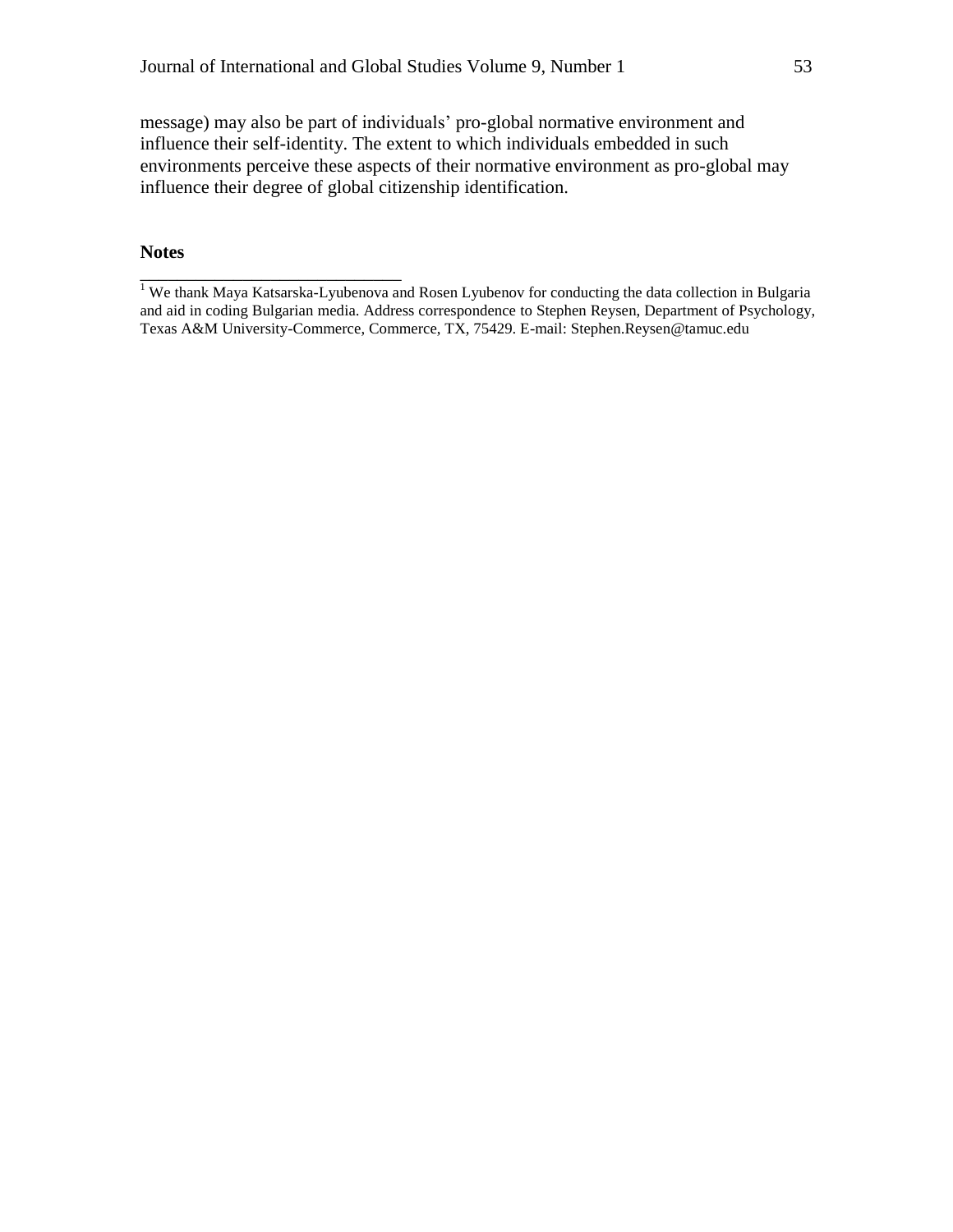#### **References**

- Adoni, H., & Mane, S. (1984). Media and the social construction of reality: Toward an integration of theory and research. *Communication Research, 11,* 323-340.
- Arnett, J. J. (2002). The psychology of globalization. *American Psychologist, 57,* 774- 783.
- Blood, D. J., & Phillips, P. C. B. (1995). Recession headline news, consumer sentiment, the state of the economy and presidential popularity: A time series analysis 1989- 1993. *International Journal of Public Opinion Research, 7,* 2-22.
- Bista, K., & Saleh, A. (2014). Assessing the need for graduate global education programs in the United States. *Journal of International and Global Studies, 5,* 19-39.
- Buchan, N. R., & Grimalda, G. (2011). Reducing social distance: The role of globalization in global public goods provision. *Advances in Group Processes, 28,* 147-187.
- Domke, D., McCoy, K., & Torres, M. (1999). News media, racial perceptions, and political cognition. *Communication Research, 26,* 570-607.
- Forgette, R., & Morris, J. S. (2006). High-conflict television news and public opinion. *Political Research Quarterly, 59,* 447-456.
- Gibson, S. A., & Reysen, S. (2013). Representations of global citizenship in a school environment. *International Journal of Education Research, 8,* 116-128.
- Gilliam, F. D., Jr., & Iyengar, S. (2000). Prime suspects: The influence of local television news on the viewing public. *American Journal of Political Science, 44,* 560-573.
- Hester, J. B., & Gibson, R. (2003). The economy and second-level agenda setting: A time-series analysis of economic news and public opinion about the economy. *Journalism and Mass Communication, 80,* 73-90.
- Katzarska-Miller, I., Barnsley, C. A., & Reysen, S. (2014). Global citizenship identification and religiosity*. Archive for the Psychology of Religion, 36,* 344-367.
- Katzarska-Miller, I., Reysen, S., Kamble, S. V., & Vithoji, N. (2012). Cross-national differences in global citizenship: Comparison of Bulgaria, India, and the United States. *Journal of Globalization Studies, 3,* 166-183.
- Lee, R. B., Baring, R., Maria, M. S., & Reysen, S. (2017). Attitude toward technology, social media usage, and grade point average as predictors of global citizenship identification in Filipino university students. *International Journal of Psychology, 52,* 213-219.
- McHugh, M. L. (2013). The chi-square test of independence. *Biochemia Medica, 23,* 143-149.
- Preacher, K. J., & Hayes, A. F. (2008). Asymptotic and resampling strategies for assessing and comparing indirect effects in multiple mediator models. *Behavior Research Methods, 40,* 879-891.
- Reysen, S., & Hackett, J. (2017). Activism as a pathway to global citizenship. *The Social Science Journal, 54,* 132-138.
- Reysen, S., & Katzarska-Miller, I. (2013a). Student pathways to global citizenship. In C. Boyle (Ed.), *Student learning: Improving practice* (pp. 121-137). Hauppauge, NY: Nova.
- Reysen, S., & Katzarska-Miller, I. (2013b). A model of global citizenship: Antecedents and outcomes. *International Journal of Psychology, 48,* 858-870.